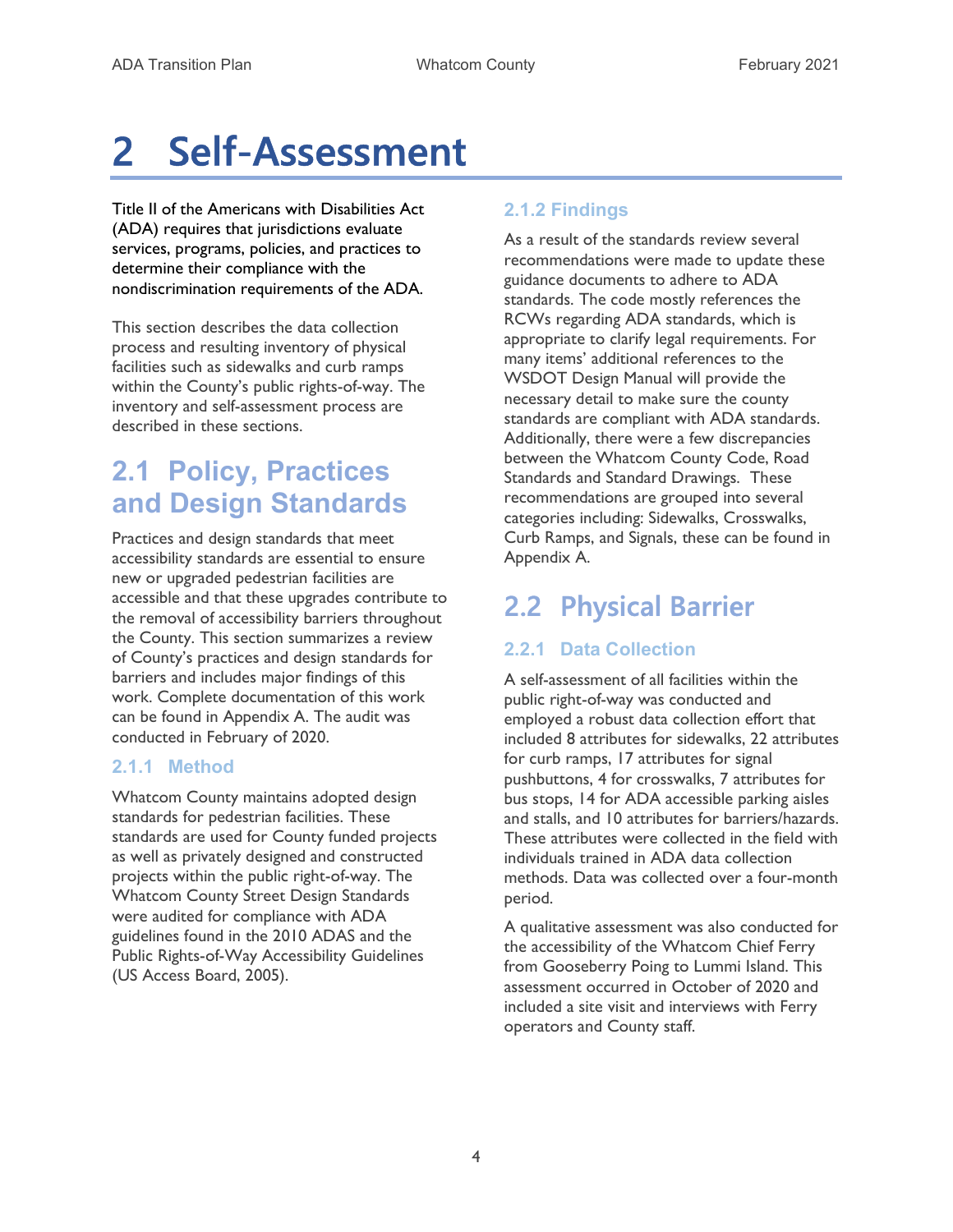#### 2.2.1.1 Process

Data inventory for public ROW features was collected using mobile tablet units and other smart devices with GIS geodatabase information. Attributes for features in the public ROW were collected by a consultant from July to September 2019.

Consultant staff conducted field and data collection under supervision to ensure consistent and accurate measurement of sidewalk and curb ramp measurements as well as correct recording of information using a GIS database.

Data collection staff were provided a tape measure (to measure dimensions for features such as widths of curb ramps and sidewalks), and a smart level to efficiently and accurately measure slopes. Data collectors used mobile units with the Collector for ArcGIS application installed to record the measurements and traits of each feature.

For sidewalks, cross slopes were measured at each end of the segment and once in the middle. The running slope was measured at similar locations excluding within curb ramps and driveways, with the steepest measurement being the one recorded. The predominant sidewalk width was recorded for the length of the block from one intersection to the next. In addition, a separate database was developed to inventory specific pedestrian access route (PAR) barriers including:

- Horizontal and Vertical Discontinuities
- Fixed, Movable, or Protruding Objects
- Non-Compliant Driveways

For curb ramps, both existing and missing curb ramps were identified. When measures of the same attribute, such as flare slope (typically each ramp has two flares), differed, the worst measure for accessibility was recorded.

To improve the collection process for curb ramps, an optimization method was developed. The elements of curb ramps that often create





Hazards Bus Stops

 $R^2$ 





#### **Furniture**



**Sidewalks** 





the largest barriers when out of compliance were first measured. If any of these measurements were non-compliant, the data collector stopped taking measurements of other elements on the curb ramp. This method allows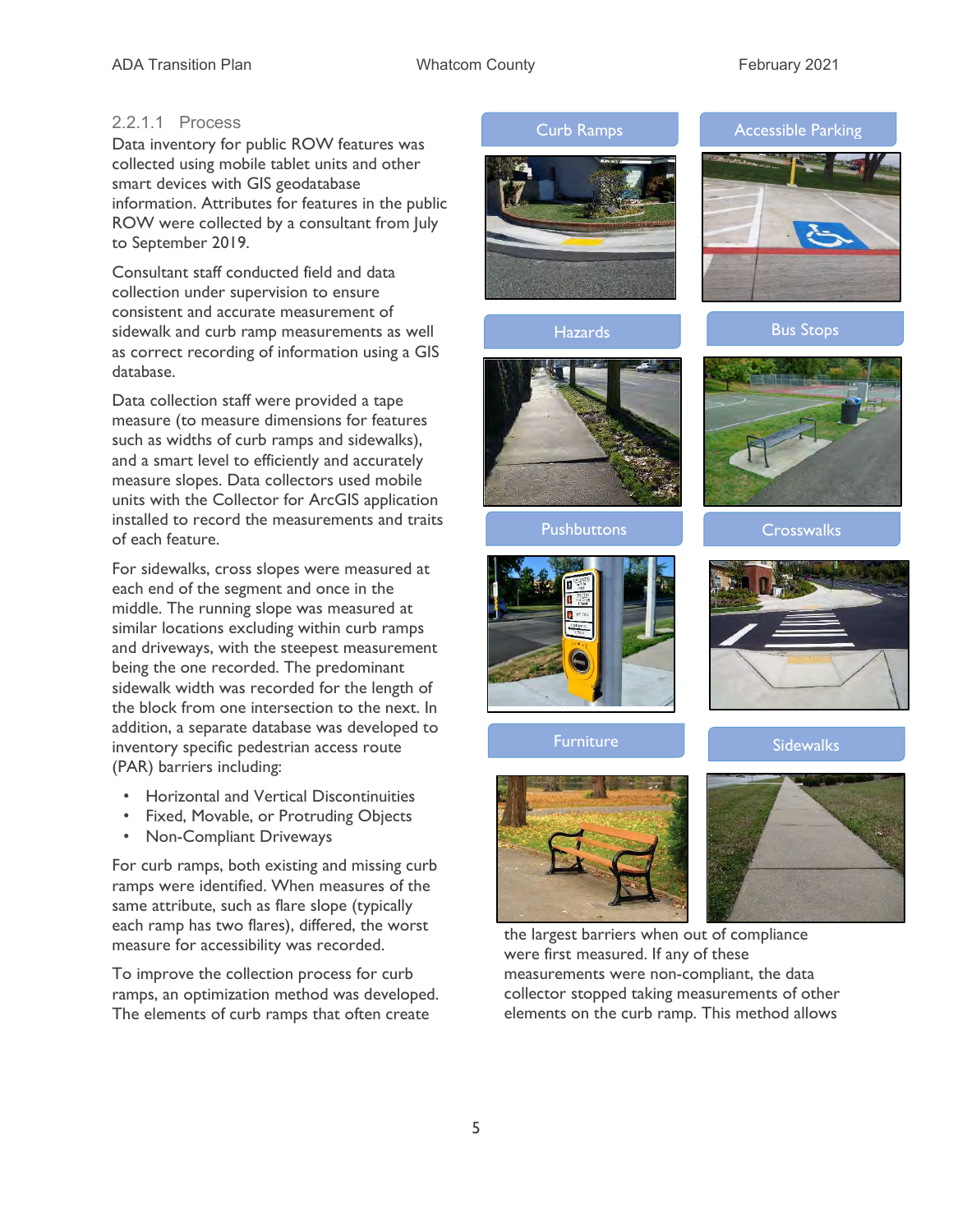the County to quickly identify which ramps create larger barriers to users and would need to be replaced without collecting data that was deemed irrelevant if the curb ramp needed full replacement. This helped reduce data collection time while still providing the County with accurate data for decision making

The physical inventory included;

- over 53 miles of existing sidewalks, paved shoulder walkways, paved separated walkways
- 1091 curb ramps
- 24 signal pushbuttons
- 261 bus stops
- 2 accessible parking stalls
- over 1850 hazards

The attributes of each feature type were developed using WSDOT's Field Guide for Accessible Public Rights of Way along with the United States Access Board's PROWAG as a baseline, with edits based on feedback from County staff. Appendix E and the GIS data base show the exact location of each inventory item surveyed and identify non-compliant facilities.

#### 2.2.2 Findings

The following sections detail the primary barriers inventoried and analyzed for ADA compliance. The barriers found applied to different features including curb ramps, sidewalks, discontinuities and obstacles in pedestrian routes, and pedestrian pushbuttons. State and Federal regulations dictate that curb ramps and sidewalks be ADA compliant. The result of the inventory analysis showed that most ADA features within the public right-ofway are in need of improvement to meet requirements.

#### 2.2.2.1 Curb Ramps

The data collected to evaluate curb ramp compliance was divided into three overarching categories: compliant, minor non-compliant and major non-compliance. A ramp was found to be compliant only if all collected features of the ramp met the required accessibility standards. Both non-compliant categories represent barriers to accessibility that will require attention such as, reconstruction or new ramps. While compliant ramps require no modification. The majority of the existing curb ramps were found to be non-compliant based on current ADA requirements. A ramp was found to be a major non-compliance, if the ramp width was too narrow or if the run or cross slopes were overly steep. A ramp was found to be a minor non-compliance if the barrier was easily removed with maintenance, or if run or cross slopes were only slightly steeper than standard. Figure 2-1 shows a sample of the curb ramps surveyed in the County and the percentage of non-compliant to compliant curb ramps within the County. All non-compliant curb ramps will need to be addressed and all barriers removed, minor and major non-compliances are used to show the level of severity of curb ramp barriers. Compliant, minor non-compliant, and major non-compliant curb ramps are shown in blue, yellow, and red, respectively.



Figure 2-1 Percentage of Major and Minor Non-Compliant Curb Ramps and Compliant Curb Ramps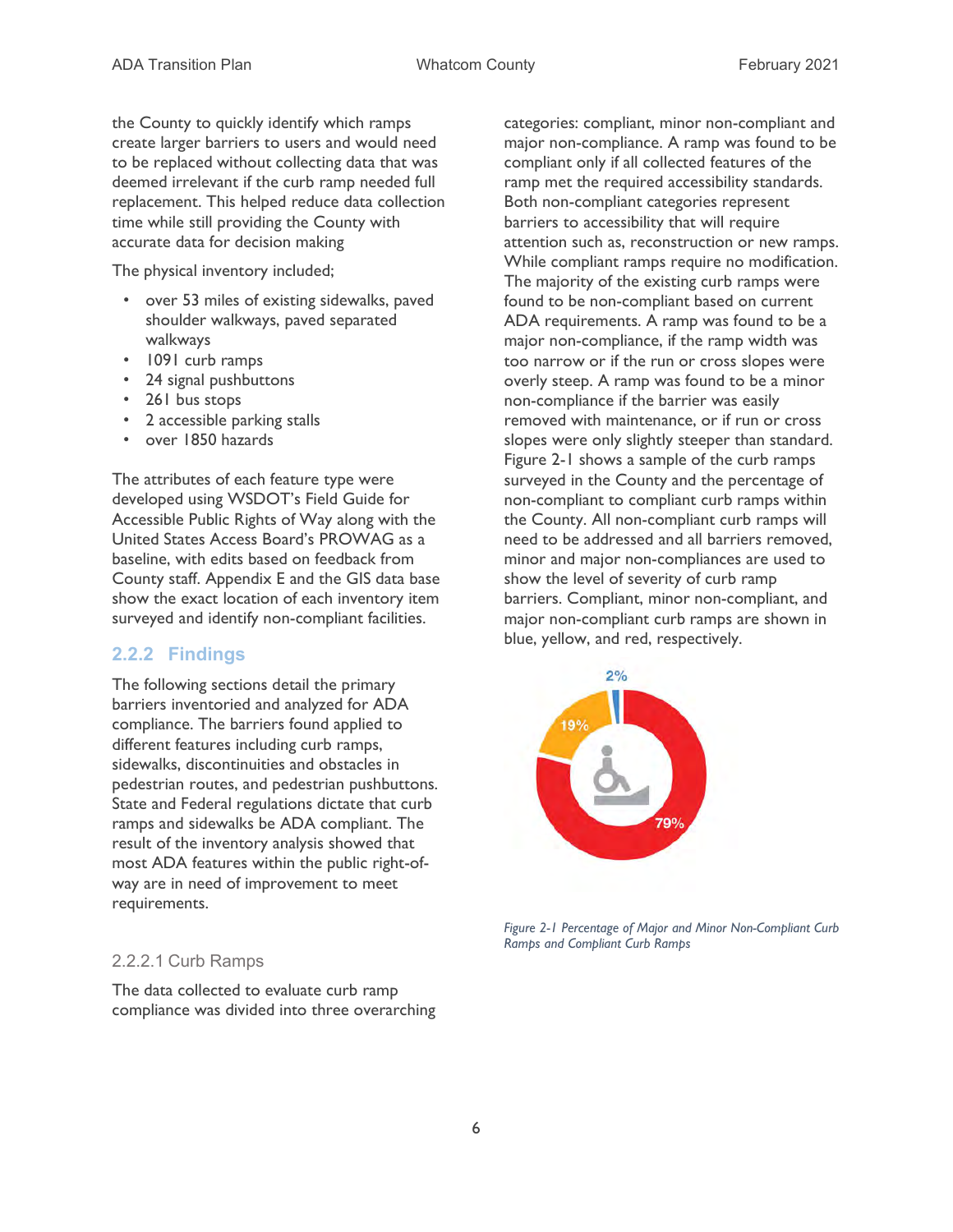#### 2.2.2.2 Sidewalks

Most sidewalks in the Whatcom County are non-compliant based on ADA requirements. The most frequent reasons for non-compliant sidewalk segments are:

- The sidewalk width is too narrow
- The cross slope of the sidewalk is too steep
- The sidewalk has fixed/non-fixed barriers and other discontinuities that impede required usable pedestrian space
- Non-compliant driveways intersect the sidewalk

Figure 2-2 shows a sample of the sidewalks surveyed in the County and demonstrates the percentage of sidewalk length that is compliant and non-compliant throughout the County. Non-compliant sidewalks are broken into two categories, minor and major non-compliant. For example; a sidewalk is considered to be a major non-compliance if the width is too narrow, or if the cross or run slopes are overly steep. A sidewalk segment with cross or run slopes only

#### 2.2.2.3 Pedestrian Pushbuttons

Accessible Pedestrian Signals (APS) and Pushbuttons is an integrated system that communicates to pedestrians in a visual, audible, and vibrotactile manner. There are 24 pushbuttons in the Whatcom County, 18 of these pushbuttons are non-APS style and therefore do not meet current ADA requirements. The remaining 6 pushbuttons are APS style but will require some modifications to be fully compliant. There are two categories of required upgrades, buttons that need to be relocated and reprogramed, and non-APS buttons that need to be replaced. Figure 2-3 shows a sample of the pedestrian pushbuttons surveyed in the County and demonstrates the percentage of pushbuttons in each category throughout the County. APS style and non-APS

slightly steeper than standard were considered minor non-compliances. All non-compliant sidewalk segments will need to be addressed and all barriers removed, minor and major noncompliances are used to show the level of severity of sidewalk barriers. Compliant, minor non-compliant, and major non-compliant sidewalks are shown in blue, yellow, and red, respectively.



Figure 2-2 Percentage of Major and Minor Non-Compliant Sidewalk and Compliant Sidewalk

style pushbuttons are shown in blue and red, respectively.



Figure 2-3 Percentage of APS Style and Non-APS Style **Pushbuttons**